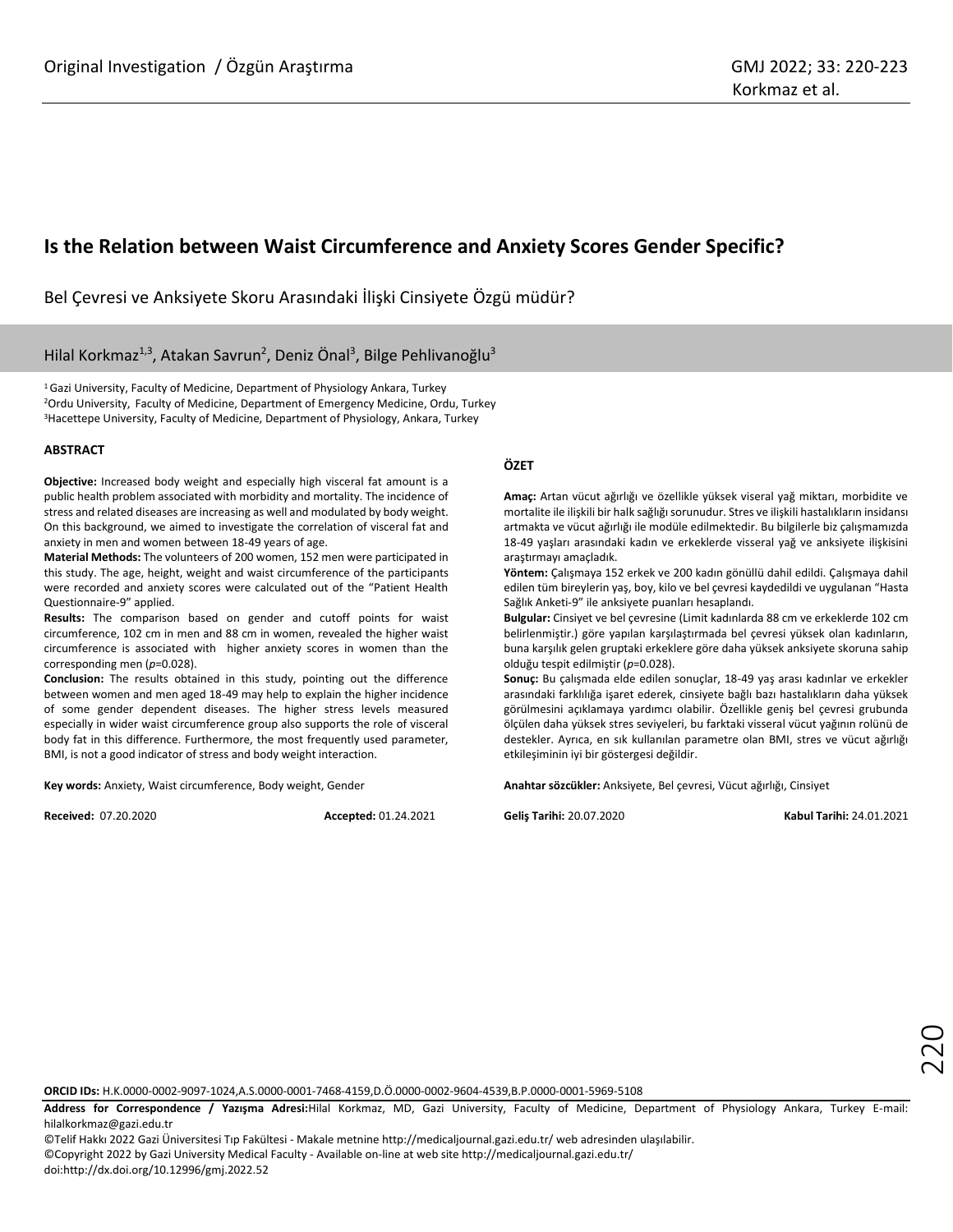## **INTRODUCTION**

Obesity is a worldwide public health problem. So that obesity rates have increased globally from 3% to 11% among men and 6% to 15% among women over the past 40 years [\(1\).](file:///C:/Users/Exper/Downloads/gmj20223/yazardan%20geldi%20-%20Kopya/2694-ORRE.docx%23_ENREF_1) Since the 1980s the prevalence of obesity has tripled in many countries in European Region as declared by the World Health Organization (WHO), and continues to rise at an alarming rate [\(2\)](file:///C:/Users/Exper/Downloads/gmj20223/yazardan%20geldi%20-%20Kopya/2694-ORRE.docx%23_ENREF_2). The increased body weight; overweight or obese status, accompanies various morbidities and leads to increased incidence of mortality.Although WHO classifies body weight according to the body mass index (BMI), it is widely accepted that BMI-based classification may be misleading and other parameters should be preferred to assess obesity. Obesity is defined as excess amount of total body fat focusing on the fat vs fat free body mass (FFM) however, even this definition is not very specific and distribution of fat, closely related with associated health hazards, is not mentioned. Abdominal obesity, assessed by simply measuring the waist circumference, in particular expresses excess visceral fat which has been suggested to be particularly harmful [\(3,](file:///C:/Users/Exper/Downloads/gmj20223/yazardan%20geldi%20-%20Kopya/2694-ORRE.docx%23_ENREF_3) [4\)](file:///C:/Users/Exper/Downloads/gmj20223/yazardan%20geldi%20-%20Kopya/2694-ORRE.docx%23_ENREF_4). The significant association between abdominal obesity and depression and/or anxiety related conditions is frequent, presenting increase in incidence and prevalence all over the world. A considerable number of clinical trials indicate that obese individuals are almost 25 percent more likely to experience these conditions compared with normal weighted people [\(5-8\)](file:///C:/Users/Exper/Downloads/gmj20223/yazardan%20geldi%20-%20Kopya/2694-ORRE.docx%23_ENREF_5).The collected evidences suggest that this is a two-way interaction so that depressed and/or stressed people are more prone to obesity probably due to increased food intake in to help to restore lower serotonin levels back to normal [\(6\).](file:///C:/Users/Exper/Downloads/gmj20223/yazardan%20geldi%20-%20Kopya/2694-ORRE.docx%23_ENREF_6) This is a positive feedback worsening both conditions [\(9\)](file:///C:/Users/Exper/Downloads/gmj20223/yazardan%20geldi%20-%20Kopya/2694-ORRE.docx%23_ENREF_9).

Obesity and anxiety and/or stress related disorders are considered among major public health issues associated with long-term disability, enormous economic costs, morbidity and mortality [\(5,](file:///C:/Users/Exper/Downloads/gmj20223/yazardan%20geldi%20-%20Kopya/2694-ORRE.docx%23_ENREF_5) [10,](file:///C:/Users/Exper/Downloads/gmj20223/yazardan%20geldi%20-%20Kopya/2694-ORRE.docx%23_ENREF_10) [11\).](file:///C:/Users/Exper/Downloads/gmj20223/yazardan%20geldi%20-%20Kopya/2694-ORRE.docx%23_ENREF_11)Where the fat accumulates is important for the association of obesity with depression and anxiety. In this regard visceral (abdominal) fat is highly predictive and easy to measure [\(4,](file:///C:/Users/Exper/Downloads/gmj20223/yazardan%20geldi%20-%20Kopya/2694-ORRE.docx%23_ENREF_4) [7\)](file:///C:/Users/Exper/Downloads/gmj20223/yazardan%20geldi%20-%20Kopya/2694-ORRE.docx%23_ENREF_7). Although this relation was previous shown by other studies, we aimed to assess the association between the visceral fat and anxiety and investigate the effect of age and gender by using very easily accessible methods.

#### **MATERIALS and METHODS**

The study protocol was performed by the Local Ethics Board of Hacettepe University (Approval number: 2015-808) and a general announcement was made for volunteers between the ages of 18-49 who does not have a chronic disease. Following a short interview with the volunteers 200 women and 152 men meeting the inclusion criteria agreed to participate and gave their consent.

The demographic data was obtained and measurements of height, weight and waist circumference were completed, followed by the application of the Patient Health Questionnaire [\(12\)](file:///C:/Users/Exper/Downloads/gmj20223/yazardan%20geldi%20-%20Kopya/2694-ORRE.docx%23_ENREF_12) to score the anxiety level.The weight and height measurement of the participants was performed with light clotting and without shoes with a clinical type weight and height measurement device. The waist circumference was measured by a tape meter at the standing and relaxed position, not holding his/her breath. The meter was placed above hip bones 1 cm below umbilicus horizontally snugging around the waist, but not compressing the skin.

The anxiety scale contained nine items regarding the general feeling of the person and reflects levels of anxiety. The scale was evaluated and scored as suggested (REF) so that the score is in the range of 0 to 27 and the higher the score, the greater the level of anxiety. World Health Organization has determined the cutoff points of waist circumference for diagnosis of abdominal obesity, as ⩾94 cm for men and ⩾80 cm for women at action level 1 and ≥102 cm for men, ≥88 cm for women at action level 2 specifically for white Caucasians [\(13\)](file:///C:/Users/Exper/Downloads/gmj20223/yazardan%20geldi%20-%20Kopya/2694-ORRE.docx%23_ENREF_13). Based on this classification the participants were evaluated for gender and for action level 2 as its association with morbidity and mortality is significantly higher. The women were sub grouped as waist circumference <88 cm (n=164) and  $\geqslant$ 88 cm (n=36), similarly the men were divided as waist circumference <102 cm (n=124) and  $\ge$ 102 cm (n=28).

The sample size was calculated by using G-power program and the minimum number required for statistical evaluation was determined as 325. All results were analyzed with SPSS 22.0 statistical package program. The distribution of the data was tested with Kolmogorov-Smirnov test and normally distributed parameters were analyzed by one-way ANOVA and the data that doesn't distribute normally were evaluated by Kruskal Wallis test. *p*< 0.05 was considered as statistically significant.

#### **RESULTS**

A total of 200 female and 152 male volunteers aged 18-49 years were included in the study. The mean age of the women and men participated in the study was similar as 26.5± 9.5 and 28.8 ± 10.2, respectively. When the women and men were compared regardless of the waist circumference, they were comparable for all of the parameters. When the participants were grouped on the basis of visceral fat i.e. waist circumference; 164 of the women was classified as normal and 36 of them as high. The same classification for men revealed 124 men in the normal waist circumference group and 28 in high risk group (Table 1).

When data was evaluated separately on gender basis, both in women and men the higher waist circumference was significantly associated with older age. Although there was no statistical significance BMI of men was higher than women (Table 1).

**Table 1.** Age, Waist Circumference, Body Mass Iındex and Questionnaire scores of the volunteers participating in the study.

|                                |      | Women            |                  | Men              |                     |
|--------------------------------|------|------------------|------------------|------------------|---------------------|
|                                |      | < 88             | ≥88 cm           | $<$ 102 cm       | $\geqslant$ 102 cm  |
| n                              |      | 164              | 36               | 124              | 28                  |
| Age                            |      | 24.4 (17-49)     | 36.0 (18-49)*    | 27.4 (18-49)     | 35.3 (19-48)*       |
| Waist<br>Circumference<br>(cm) |      | 71.9 (50-86)     | 97.4 (88-114)*   | 85.1 (60-101)**  | 112.0 (102-145)*,** |
| Body<br>Index( $kg/m2$ )       | Mass | 20,1 (15,8-30,8) | 23,3 (17,7-31,9) | 26,8 (19,7-36,6) | 29,4 (22,9-40,6)    |
| Questionnaire Score            |      | $9.6(0-27)$      | $13.5(0-22)*$    | $8.9(0-24)$      | $10.2(1-19)^*,$ **  |

\*p<0.05 vs corresponding low waist circumference

\*\* p<0.05 vs corresponding women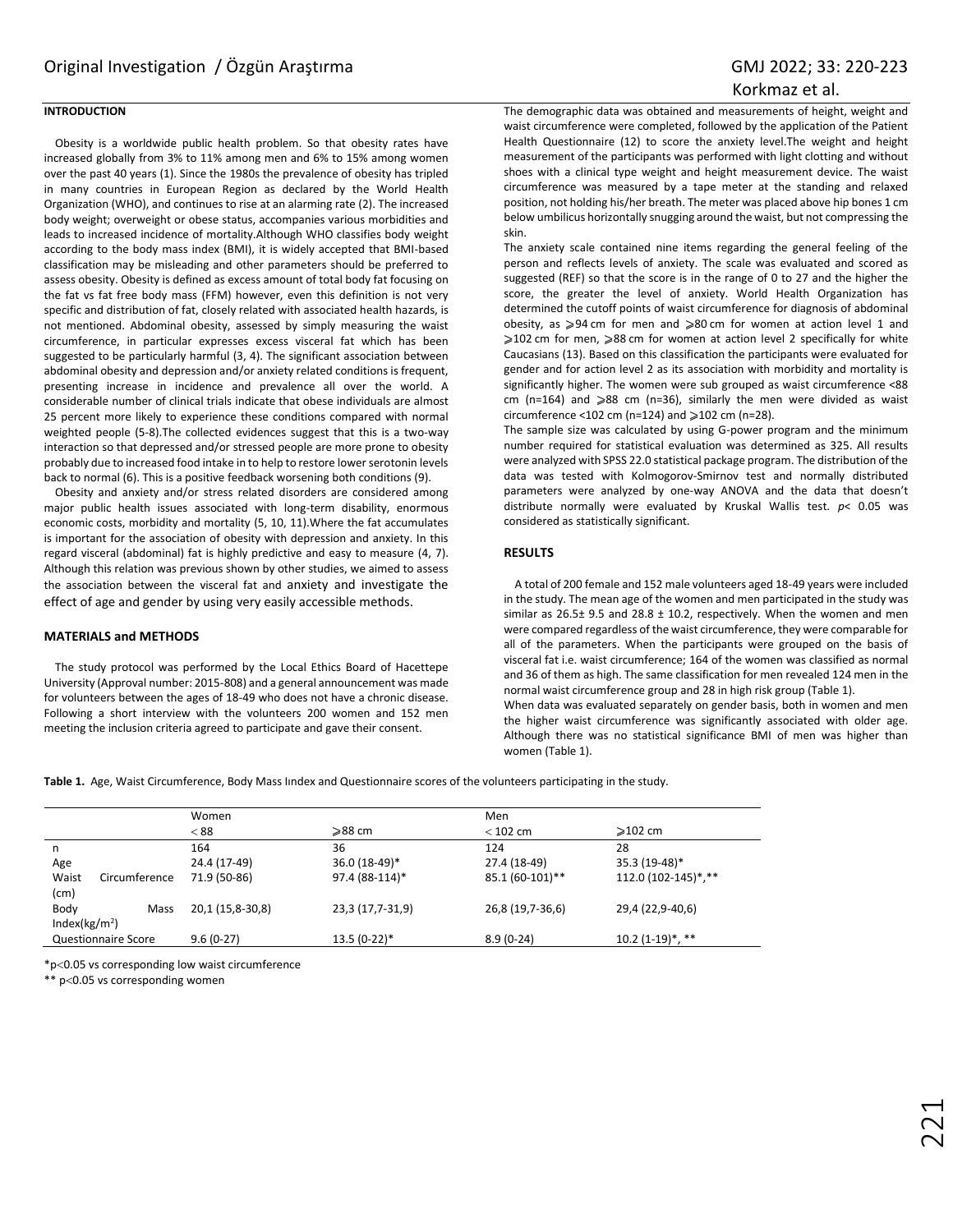The questionnaire scores indicating the stress level of the participants were significantly different in women when compared on the basis of visceral fat amount. Moreover, among the comparable visceral adiposity the score of men was significantly lower compared to women in excess visceral fat group (*p* = 0.028) (Figure 1).

The waist circumference of women and men correlated with the stress level, indicating increasing visceral fat amount and increased stress level is related. The relation was stronger in women (r=0.562) and significantly different than men  $(r=0.327, p<0.05)$ .



**Figure 1.** Questionnaire scores of the volunteers participating in the study. \*p0.05 vs corresponding low waist circumference

\*\* p<0.05 vs corresponding women

#### **DISCUSSION**

The results of this study investigating the effect of gender on the anxiety scores and waist circumference as the representative of visceral fat amount indicated difference between men and women. In addition, we intentionally chose the age group of interest younger than the previous studies as 18-49 years of age since premenopausal and postmenopausal periods are completely different for women such that the accumulated data strongly suggest that the menopausal status may modulate the interaction between obesity and stress [\(14\)](file:///C:/Users/Exper/Downloads/gmj20223/yazardan%20geldi%20-%20Kopya/2694-ORRE.docx%23_ENREF_14).

The assessment of obesity is mainly carried out via BMI calculation as it is easy to apply to large groups handy for screening, does not require any measurement but just the statements of the individual. However it is not very specific. On the other hand a very simple, noninvasive measurement of waist circumference is more informative regarding obesity and associated conditions [\(15\).](file:///C:/Users/Exper/Downloads/gmj20223/yazardan%20geldi%20-%20Kopya/2694-ORRE.docx%23_ENREF_15) Our results also supported the accumulated data, indicated the change in WC among groups and its relation with stress levels (1,3). The National Health and Nutrition Examination Survey revealed that increasing age is associated with increased waist circumference at both sexes [\(16\).](file:///C:/Users/Exper/Downloads/gmj20223/yazardan%20geldi%20-%20Kopya/2694-ORRE.docx%23_ENREF_16) Similarly, we also observed that older men and women have larger waist circumference.

The interaction has been studied at various age groups. A cross-sectional, retrospective chart review article by Fox et. al. including 102 adolescent patients aimed to describe the effect of depression and anxiety on the severity of obesity among youth who requires weight management showed that the incidence of severe obesity is 3.5 times more in depressed adolescents and nearly 5 times higher for those with anxiety [\(17\)](file:///C:/Users/Exper/Downloads/gmj20223/yazardan%20geldi%20-%20Kopya/2694-ORRE.docx%23_ENREF_17). Rajan et. al. studied 21 appropriate articles to review the evidence regarding association between mood disorders and obesity and showed that there the strongest relation is with depression where stress is a risk factor. A cross-sectional study including 1296 adolescents performed by Soares et. al. aimed to examine the association among social anxiety, depressive symptoms and waist circumference during adolescence and investigate whether depression mediated the relationship between social anxiety and waist circumference. They found that symptoms of social anxiety were directly associated with symptoms of depression and waist circumference [\(18\)](file:///C:/Users/Exper/Downloads/gmj20223/yazardan%20geldi%20-%20Kopya/2694-ORRE.docx%23_ENREF_18). On the other hand another study conducted with 43 years and older age group related obesity in men more with stress [\(19\)](file:///C:/Users/Exper/Downloads/gmj20223/yazardan%20geldi%20-%20Kopya/2694-ORRE.docx%23_ENREF_19).

The age group of interest in this study also revealed higher stress level with increasing visceral fat amount the previous reports the impact of age on WC and stress relation. That's why it is important to adjust the results for age, if different age groups are included in the study [\(20\)](file:///C:/Users/Exper/Downloads/gmj20223/yazardan%20geldi%20-%20Kopya/2694-ORRE.docx%23_ENREF_20). Longitudinal studies demonstrated a bidirectional link between stress and obesity which is more prominent in women [\(21\)](file:///C:/Users/Exper/Downloads/gmj20223/yazardan%20geldi%20-%20Kopya/2694-ORRE.docx%23_ENREF_21). The results of our study indicate that excess visceral fat amount in women at the reproductive age is associated with higher anxiety scores compared to men at the same age range, in line with the previous studies [\(20\)](file:///C:/Users/Exper/Downloads/gmj20223/yazardan%20geldi%20-%20Kopya/2694-ORRE.docx%23_ENREF_20).

Although we determined our sample size by power analysis, our study included a relatively small number of participants according to the survey studies. In conclusion, the two-way relation between visceral fat accumulation and stress/anxiety level was valid in reproductive age women as it was previously shown both in post-menopausal period and adolescents. A similar but weaker relation is true for men, as well. As both overfat and increased stress levels are important for general health of individual, further studies in this topic should assess obesity not only via BMI but also with measurements regarding fat distribution and its amount and correct the results for age.

#### **Conflict of interest**

No conflict of interest was declared by the authors.

#### **REFERENCES**

**1.**Jaremka LM, Pacanowski CR. Social anxiety symptoms moderate the link between obesity and metabolic function. Psychoneuroendocrinology. 2019 Sep 5;110:104425.

**2.**World Health Organization, 2018. WHO | Overweight and Obesity: Obesity Trends[WWW Document] WHO URL (Accessed11151[8\)http://wwwwhoint/gho/ncd/risk\\_factors/overweight\\_text/e](http://wwwwhoint/gho/ncd/risk_factors/overweight_text/en/) [n/.](http://wwwwhoint/gho/ncd/risk_factors/overweight_text/en/)

**3.**Nigatu YT, Reijneveld SA, de Jonge P, van Rossum E, Bultmann U. The Combined Effects of Obesity, Abdominal Obesity and Major Depression/Anxiety on Health-Related Quality of Life: the LifeLines Cohort Study. PloS one. 2016;11(2):e0148871.

**4.**Grundy SM, Neeland IJ, Turer AT, Vega GL. Waist circumference as measure of abdominal fat compartments. Journal of obesity. 2013:454285.

22<br>2